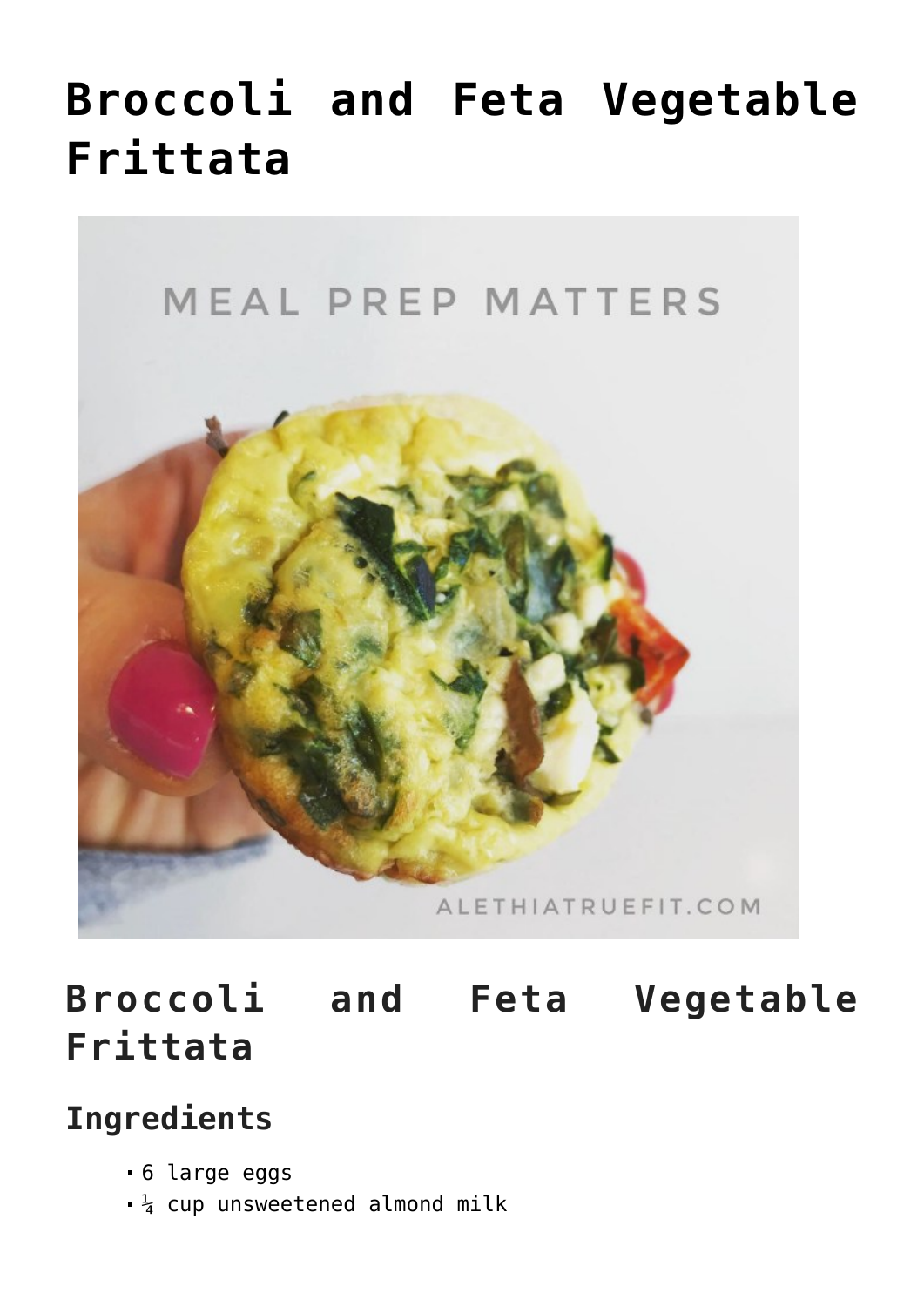- 2 garlic cloves, minced
- $\frac{1}{4}$  teaspoon sea salt, more to taste
- $\frac{1}{8}$  teaspoon smoked paprika
- 1 tablespoon extra-virgin olive oil
- 1 bunch (6) scallions, white and light green parts, chopped
- 1 small bunch broccoli or broccolini, stalk diced, florets chopped (2 cups)
- Freshly ground black pepper
- $\frac{1}{2}$  cup crumbled feta cheese
- Pinch of red pepper flakes, optional

## **Instructions**

- 1. Preheat the oven to 400°F.
- 2. Whisk the eggs, almond milk, garlic, salt, and smoked paprika until well combined. Set aside.
- 3. Heat the oil in a cast-iron skillet over medium heat. Add the scallions, broccoli, and a pinch of salt and pepper and cook, stirring occasionally, until the broccoli is tender but still bright green, 5 to 8 minutes.
- 4. Add the egg mixture and shake the pan to distribute. Sprinkle with the feta and red pepper flakes, if desired. Bake for 15 to 20 minutes or until the top is lightly golden brown and the eggs are set.
- 5. Remove from the oven, let cool, slice and serve. Season to taste.

I chose to make them into a muffin form! It's fun to get creative with it!